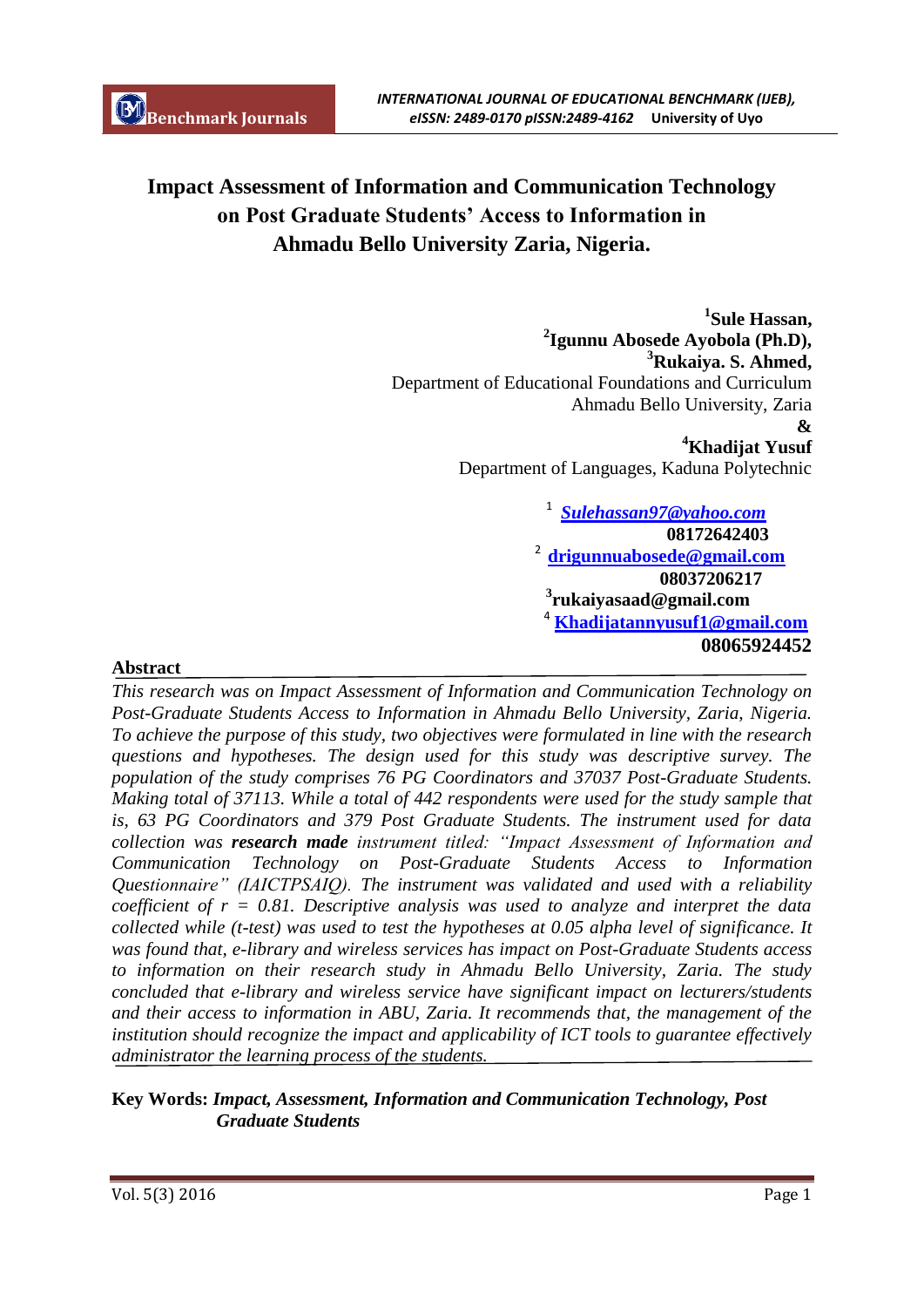#### **Introduction**

Information and Communication Technology (ICT) refers to technologies that provide access to information through communications. But primarily focuses on communication technologies. This includes the internet, wireless network, cell phones & other communications medium. In the past few decades Information and Communication Technologies have provided to society with vast array of a new communication capabilities (Okeke, 2013). People can communicate in real time with others in different countries using technologies such as instant messaging, voice over video conferencing, social networking websites like face book allow users from all over the world to remain in contact and communicate on a regular basis.

Modern Information Communication and Technologies have created a global village in which people communicate with others across the world as if they were living next door. For this reason ICT is often studied in the context of how modern communication technologies affected society (Crown, 2010). ICT is often perceived as a catalyst for change, change in teaching styles, change in learning approaches and in access to information (Watson, 2005). It refers to technologies that provide access to information through telecommunications. Use of ICT has changed our conventional ways of learning and proposes the need to rethink education in terms of a more current context (White, 2010). ICT capability is fundamental to participation and engagement in modern information society. It can be used to find, develop, analyze and present information, as well as to model situations and solve problems.

ICT enables rapid access to ideas and experiences from a wide range of people, communities and cultures, and allows pupils to collaborate and exchange information on a wide scale (Crown, 2010). Education is the first and best key area for ICT applications. ICTs can help by providing alternative possibilities for education (Casal, 2007). The purpose of ICT in education is generally to familiarize students with the use and workings of computers, and related social and ethical issues. ICT has also enabled learning through multiple intelligence as it has introduced learning through simulation games; this enables active learning through all senses (Gateway 2010). Use of different Information and Communication Technology has become inevitable for students in learning. By using modern information communication technologies, students can retrieve their required information within a short time. They can access and disseminate electronic information like e-books, e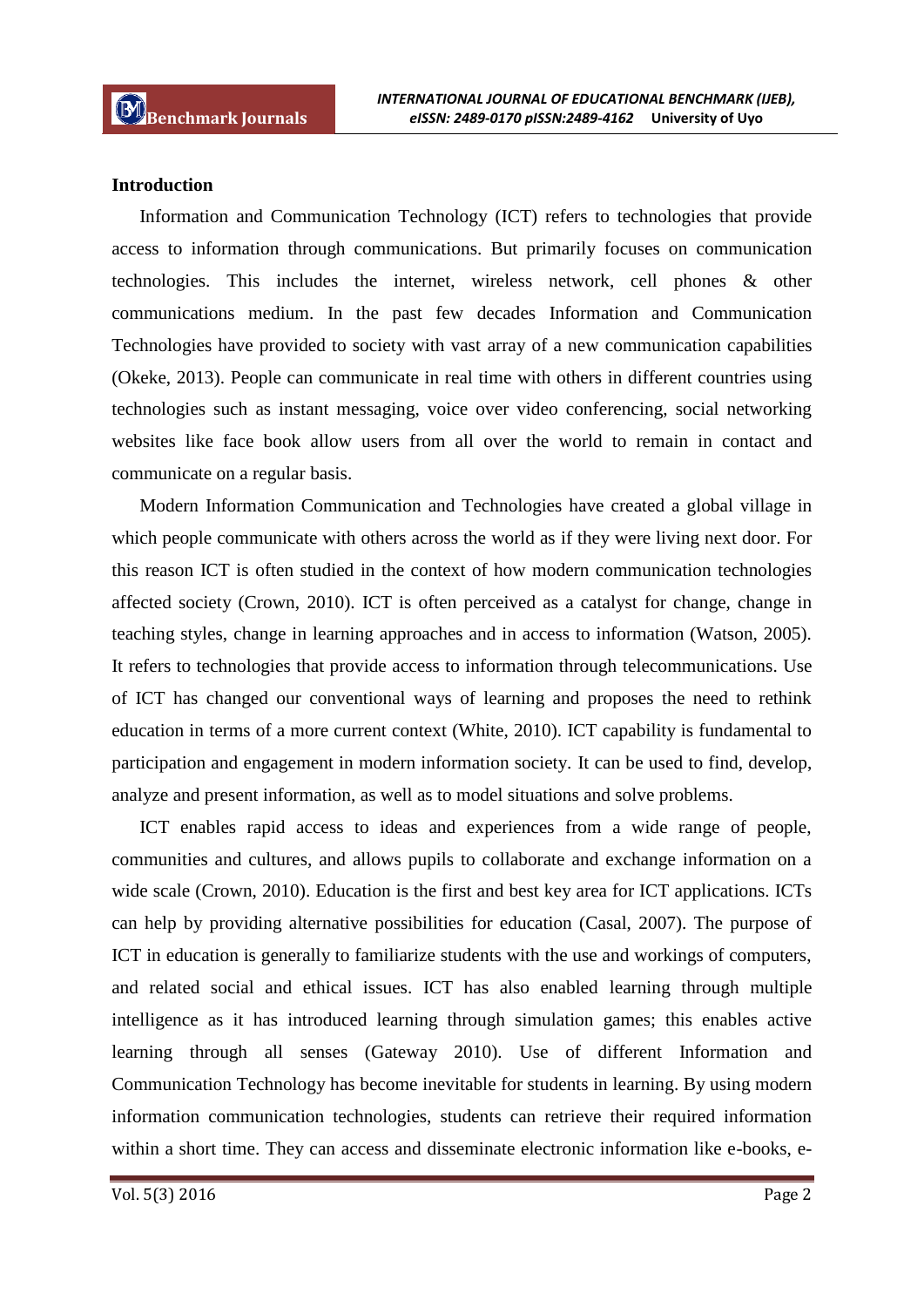journals and can improve their learning by using different modern ICTs in form of wireless networks, internet, search engines, databases, websites and web 2.0 technologies. Therefore, there are adequate ICT services in both classes and offices that enhance effective teaching and learning in Ahmadu Bello University, Zaria, Kaduna State.

E-learning: Although most commonly associated with higher education and corporate training, e- learning encompasses learning at all levels, both formal and non-formal, that uses an information network—the Internet, an intranet (LAN) or extranet (WAN)—whether wholly or in part, for course delivery, interaction, evaluation and/or facilitation. Others prefer the term online learning. Web-based learning is a subset of e-learning and refers to learning using an Internet mainly using a browser (such as Chrome or Firefox or Internet Explorer). It can also be viewed as learning through the use of electronic devices. With advent of elearning in Ahmadu Bello University, Zaria, students and lecturer with non academic staffs can communicate in real time with others in different countries using technologies such as instant messaging, voice over video conferencing, social networking websites like face book allow users from all over the world to remain in contact and communicate on a regular basis.

Wireless service: In networking terminology, wireless is the term used to describe any computer network where there is no physical wired connection between sender and receiver, but rather the network is connected by radio waves and/or microwaves to maintain communications. The word wireless in English oxford dictionary defined it as "having no wires". Wireless networking utilizes specific equipment such as NICs, APs and routers in place of wires (copper or optical fiber) for connectivity (Grown, 2010). Inadequate maintenance of some of these equipments has been a problem of wireless services in Ahmadu Bello University, Zaria.

Importance of Information and Communication Technology: Information and Communication Technologies have recently gained peoples interest in teaching and learning process in any higher institution in Nigeria. It is a significant research tools for many scholars around the globe. Their nature has highly changed the face of education over the last few decades. For most Nigerian Universities, the use of ICT in education and training has become a priority in recent years. However, very few have achieved progress. Indeed, a small percentage of schools in Nigeria achieved high levels of effective use of ICT to support and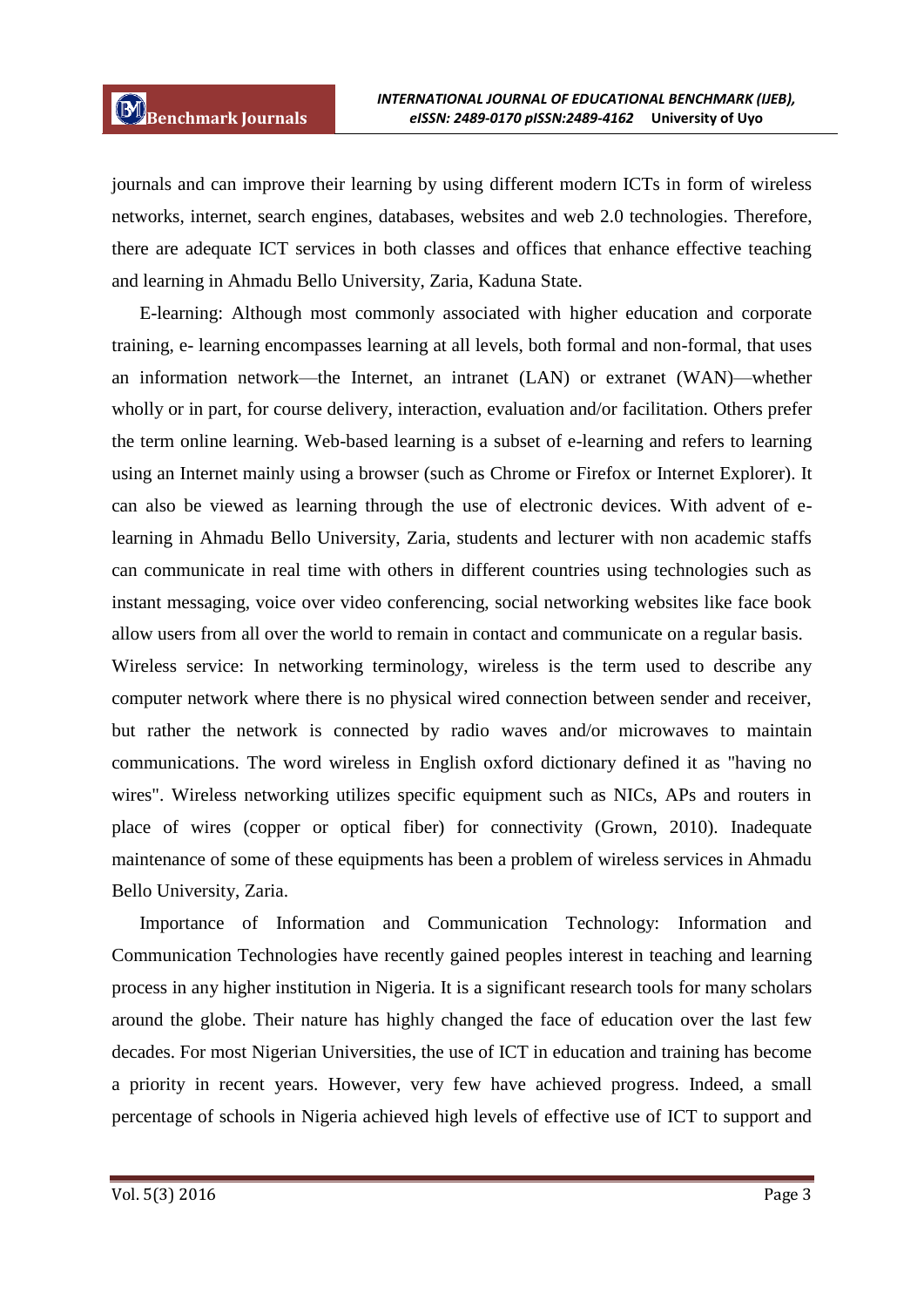change the teaching and learning process in many subject areas. Others are still in the early phase of Information and Communication Technologies adoption.

Many teachers use ICT to support traditional learning methods, for example, information retrieval in which students are "passive learners of knowledge instead of "active producers able to take part in the learning process. In a document entitled teaching and learning with ICT, Galea (2002) explains how ICT can promote teaching and learning. According to the author, there are two main reasons behind increasing the use of ICT in education in Africa. Firstly, ICT can change the lessons' pace: stated that children in modern society need to develop sufficient potentials and skills that enable them to take full advantage from the new opportunities that ICT offer. Secondly, there are groundswells of interest of academic researchers in Africa on how technological tools can enhance the quality of teaching and learning in schools, and so help learners to achieve better outcomes. Furthermore, it has been proved that new technologies have lots of benefits on the students (Lawsent & Vincent, 2013).

#### **Statement of the Problem**

Access to information is a key for academic performance of post-graduate students in any institution, with advent of ICTs, student additional source for getting information along with the e-library and wireless service in Ahmadu Bello University, Zaria. This research explores the assessment of Information and Communication Technology on Post-Graduate Students" access to information in Ahmadu Bello University, Zaria (2013-2016). Students are facing some challenges such as access problems to information in the e-library, absolute wireless line and unable to interact with international communities. Inadequate provision of all the problems mention has given rise to the allegation of falling standard of education not only in Ahmadu Bello University, Zaria, but to others higher institutions of learning in Nigeria. In the Information Communication Technological world, knowing the PG Coordinators and Postgraduate Students' changing attitude towards ICT information on e-library and wireless services is very essential. In this context the study is needed in the present scenario.

**Objectives of the study:** The objectives of this study are to:

**1.** Examine the impact of e-library on Post-Graduate Students access to information in Ahmadu Bello University, Zaria.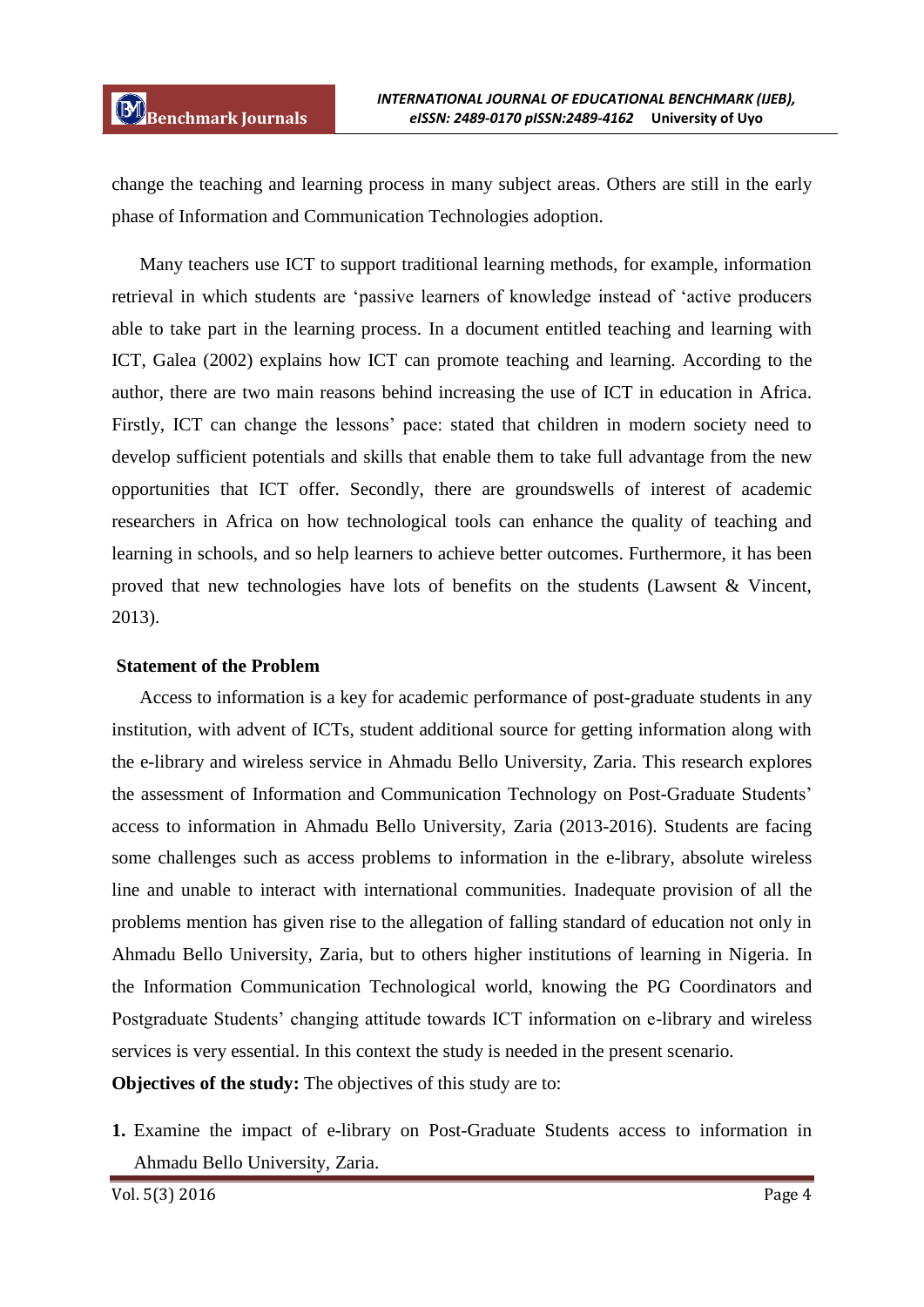**2.** Determine the impact of wireless services on Post-Graduate Students access to information in Ahmadu Bello University Zaria, Nigeria

# **Research Questions**

This study therefore seeks to answer the following research questions:

- 1. Is there impact of e-library on Post-Graduate Students access to information in Ahmadu Bello University, Zaria?
- 2. Is there impact of wireless service on Post Graduate Students access to information in Ahmadu Bello University, Zaria?

## **Null Hypotheses**

The following null hypotheses were formulated to guide the study:

- **H01:** There is no significant difference in the opinions of respondents on the impact of elibrary on Post-Graduate Students access to information in Ahmadu Bello University, Zaria.
- **H02:** There is no significant difference in the opinions of respondents on the impact of Wireless Services on Post-Graduate Students access to information in Ahmadu Bello University Zaria, Nigeria.

#### **Research Methodology**

This study adopted survey method of descriptive research design. The study population made up of Post graduate (PG) Coordinators and Post-Graduate Students in Ahmadu Bello University, Zaria. There were 76 PG Coordinators and 37037 Post-Graduate Students in 12 Faculties that is, Administration 3813, Agriculture 1391, Arts 2259, Education 4635, Engineering 2841, Environmental Design 2134, Law 1318, Medicine 1053, Pharmaceutical Science 2964, Science 10610, Social Science 2641 and Veterinary Medicine 1378. Making the total of 37113. Simple random sampling technique was used for the purpose of the study. But to ensure adequate representation of the respondents, the cluster sampling technique was derived from the strata from which 10 faculties were used for the sample study. A purposive method was also adopted by krejie and Morgan (1980) to determine the sample size in the case of PG Coordinators and Post-Graduate Students who pointed out that for a population of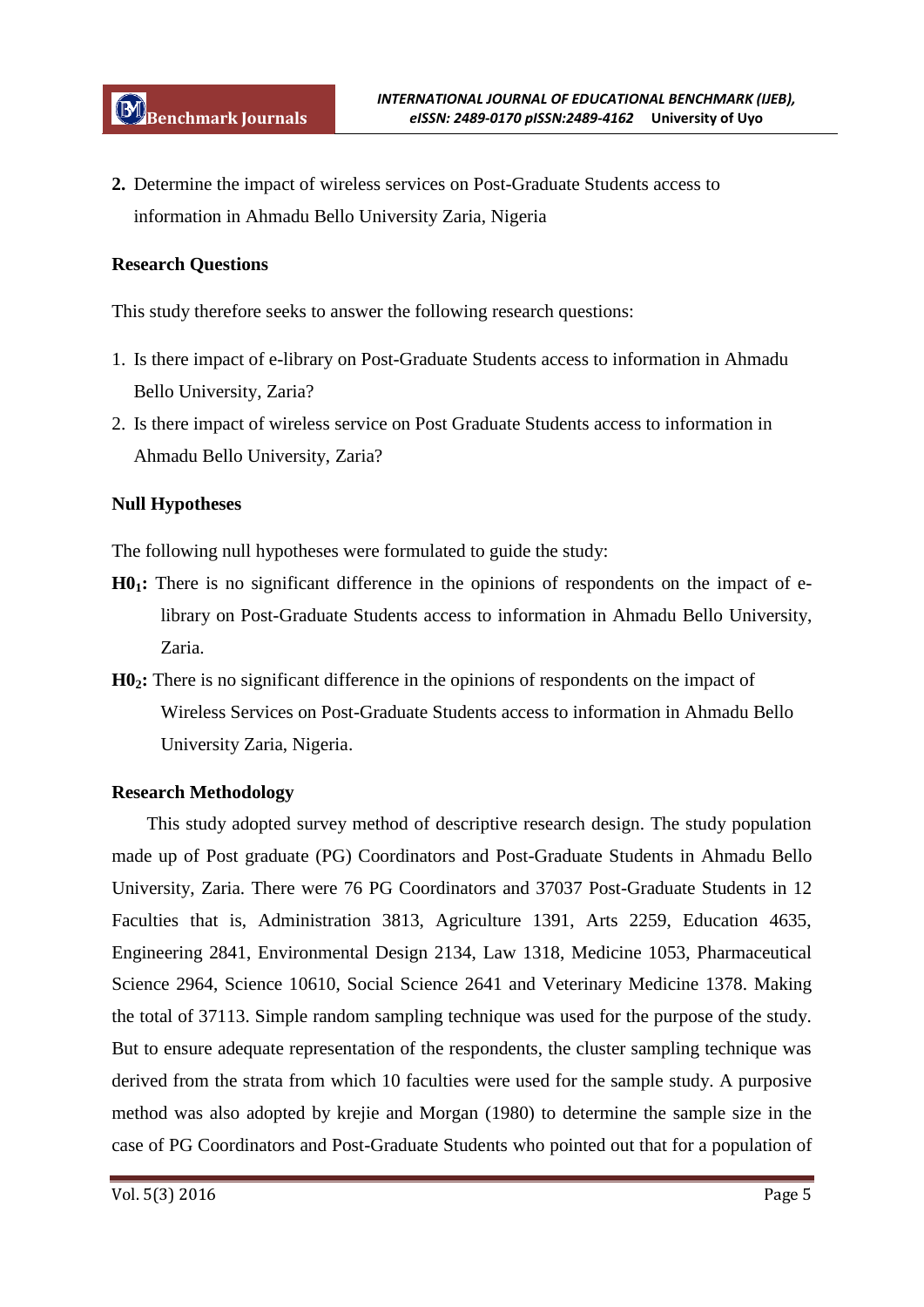37113 the sample size of 442 suffices, to this end total of (442) respondents were used as sample for the study; (i.e. 63 PG Coordinators and 379 Post Graduate Students). The instrument used for data collection was a research made instrument titled: "Impact Assessment of Information and Communication Technology on Post-Graduate Students Access to Information Questionnaire" (IAICTPSAIQ). The instrument was validated by my lecturers and used with a reliability coefficient of  $r = 0.81$ . Non parametric statistics tool was used to analyze and interpret the data collected with mean and standard deviation while (ttest) was used to test the hypotheses at 0.05 alpha level of significance.

**Research Question 1:** shows details on respondents' opinions on impact of e-library on Post-Graduate Students Access to Information in Ahmadu Bello University, Zaria?

| S/N            | <b>Item statement</b>                                    | <b>Respondents</b>     | <b>Mean</b> | <b>SD</b> |  |
|----------------|----------------------------------------------------------|------------------------|-------------|-----------|--|
| $\mathbf{1}$   | There is adequate provision of computers for students in | <b>PG</b> Coordinators | 4.20        | 1.549     |  |
|                | the library in ABU, Zaria                                | <b>PG</b> Students     | 4.20        | 1.477     |  |
| 2              | There is adequate provision of internet facilities for   | <b>PG Coordinators</b> | 3.99        | .8760     |  |
|                | students in the school                                   | <b>PG</b> Students     | 4.12        | 1.887     |  |
| 3              | Wireless network is provided for Post-Graduate students  | <b>PG</b> Coordinators | 3.56        | 1.73      |  |
|                | to access information in the library                     | <b>PG</b> Students     | 4.223       | 1.590     |  |
| $\overline{4}$ | There is always power electricity in Post-Graduate E-    | <b>PG Coordinators</b> | 4.702       | 1.772     |  |
|                | library                                                  | <b>PG</b> Students     | 3.67        | 1.83      |  |
| 5              | There is adequate seat in Post-Graduate E-library        | <b>PG</b> Coordinators | 4.40        | 1.649     |  |
|                |                                                          | <b>PG</b> Students     | 4.150       | 1.447     |  |
| 6              | There is adequate provision of printers in Post-Graduate | <b>PG Coordinators</b> | 3.96        | 1.760     |  |
|                | E-library                                                | <b>PG</b> Students     | 4.62        | 1.587     |  |
| 7              | There is adequate provision of photocopy machine in      | <b>PG Coordinators</b> | 4.55        | 1.75      |  |
|                | Post-Graduate E- Library                                 | <b>PG</b> Students     | 4.553       | 1.59      |  |
| $\,8\,$        | Post-Graduate students has access to previous project in | <b>PG Coordinators</b> | 4.79        | 1.792     |  |
|                | E-library                                                | <b>PG</b> Students     | 3.69        | 1.85      |  |
| 9              | There are competent staffs in Post Graduate e-library    | <b>PG</b> Coordinators | 4.49        | 1.749     |  |
|                |                                                          | <b>PG</b> Students     | 4.110       | 1.347     |  |
| 10             | Post Graduate e-library is conducive for learning        | <b>PG Coordinators</b> | 3.96        | 1.760     |  |
|                |                                                          | <b>PG</b> Students     | 4.64        | 1.687     |  |

**Table 1: Impact of E-Library on Post-Graduate Students Access to Information in Ahmadu Bello University, Zaria**

#### **Decision Mean = 3.00**

Table1 reveals the opinions of the respondents on impact of e-library on Post-Graduate Students Access to Information in Ahmadu Bello University, Zaria. in item 1, the respondents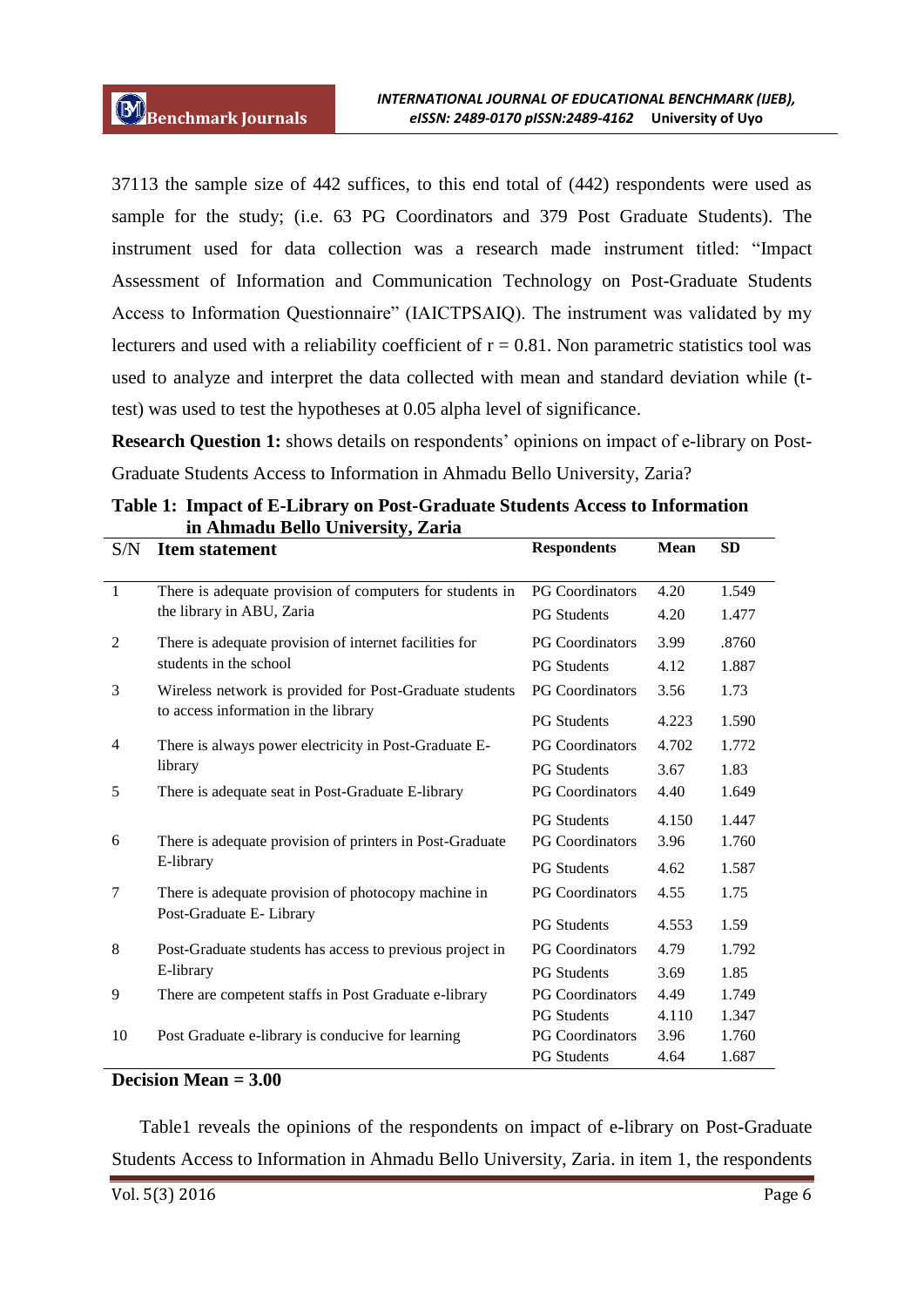were all agreed that, there is adequate provision of computers for students in the library in ABU, Zaria, it was also agreed that there is adequate provision of internet facilities for students in the school, Wireless network is provided for Post-Graduate students to access information in the library, there is always power electricity in Post-Graduate E-library, it was also agreed by the respondents that there is adequate seat in Post-Graduate E-library, there is adequate provision of printers in Post-Graduate E-library. There are competent staffs in Post Graduate e-library. While responses of the respondents were all agreed that, Post Graduate elibrary is conducive for learning in Ahmadu Bello University, Zaria. In summary it can be said that, there are still many more to do in respective of e-library centre in others department in Ahmadu Bello University, Zaria.

**Research Question 2:** shows details on respondents' opinions on impact of wireless service on Post-Graduate Students access information in Ahmadu Bello University Zaria, Nigeria?

| S/N            | <b>Item statement</b>                                                                                 | <b>Respondents</b>     | <b>Mean</b> | <b>SD</b> |
|----------------|-------------------------------------------------------------------------------------------------------|------------------------|-------------|-----------|
| $\overline{1}$ | Due to wireless services Post-Graduate students have                                                  | <b>PG</b> Coordinators | 4.85        | 1.79      |
|                | access to information in the hostel                                                                   | <b>PG Students</b>     | 4.758       | 1.89      |
| 2              | Due to wireless services Post-Graduate students graduate                                              | <b>PG</b> Coordinators | 3.59        | 1.79      |
|                | early                                                                                                 | <b>PG</b> Students     | 3.59        | 1.88      |
| 3              | Due to wireless services Post-Graduate students have<br>access to information in the lecture hall     | <b>PG Coordinators</b> | 4.40        | 1.749     |
|                |                                                                                                       | <b>PG</b> Students     | 4.110       | 1.347     |
| 4              | Due to wireless services Post-Graduate students interact                                              | <b>PG</b> Coordinators | 3.96        | 1.760     |
|                | with their lecturers easily                                                                           | <b>PG</b> Students     | 4.64        | 1.687     |
| 5              | Due to wireless services lecturers have access to                                                     | <b>PG</b> Coordinators | 4.20        | 1.549     |
|                | information in the office                                                                             | <b>PG Students</b>     | 4.20        | 1.477     |
| 6              | Due to wireless services Post-Graduate students have<br>access to information in the worship centre   | <b>PG Coordinators</b> | 3.99        | .8760     |
|                |                                                                                                       | <b>PG</b> Students     | 4.12        | 1.887     |
| 7              | Due to wireless services Post-Graduate students have<br>access to information in the school cafeteria | <b>PG</b> Coordinators | 3.56        | 1.73      |
|                |                                                                                                       | <b>PG Students</b>     | 4.223       | 1.590     |
| 8              | Due to wireless services Post-Graduate students have                                                  | <b>PG Coordinators</b> | 4.702       | 1.772     |
|                | access to information in the school clinic                                                            | <b>PG Students</b>     | 3.67        | 1.83      |
| 9              | Due to wireless services Post-Graduate students have                                                  | <b>PG</b> Coordinators | 4.40        | 1.649     |
|                | access to information in the common room                                                              | <b>PG Students</b>     | 4.150       | 1.447     |

**Table 2: Impact of Wireless Services on Post-Graduate Students Access to Information in Ahmadu Bello University Zaria, Nigeria**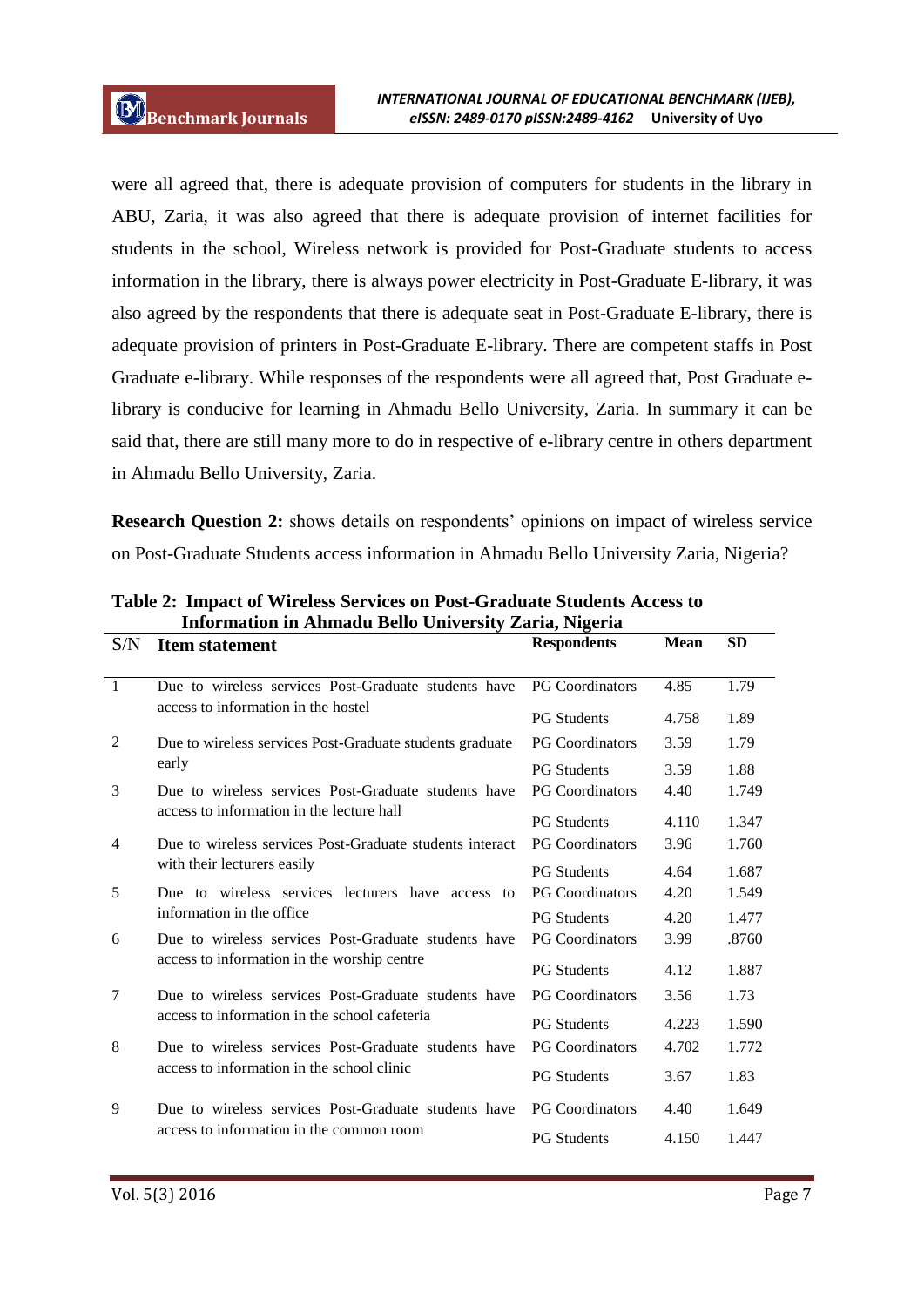| 10 | Due to wireless services Post-Graduate students have PG Coordinators |                    | -3.96 | 1.760 |
|----|----------------------------------------------------------------------|--------------------|-------|-------|
|    | access to information within the school environment                  | <b>PG Students</b> | 4.62. | 1.587 |

#### **Decision Mean = 3.00**

Table 2 reveals the opinions of the respondents on impact of Wireless Services on Post-Graduate Students access to information in Ahmadu Bello University Zaria, Nigeria. in item 1, the respondents all agreed that, due to wireless services Post-Graduate students have access to information in the hostel in ABU, Zaria, it was also agreed in item 2 that due to wireless services Post-Graduate students graduate early, Wireless network is provided for Post-Graduate students to access information in the library, it was agreed in item 3 that, due to wireless services Post-Graduate students have access to information in the lecture hall, it was also agreed by the respondents that due to wireless services lecturers have access to information in the office, due to wireless services Post-Graduate students have access to information in the worship centre. Due to wireless services Post-Graduate students have access to information in the school clinic. While responses of the respondents were all agreed that, due to wireless services Post-Graduate students have access to information within the school environment in Ahmadu Bello University, Zaria.

**Hypothesis 1:** There is no significant difference in the opinions of Post Graduate Coordinators and Post Graduate Students on the Impact of E-library on Post-Graduate Students Access to Information in Ahmadu Bello University, Zaria.

The test instrument administered on Post Graduate Coordinators and Post Graduate students was used to obtain data for the study while t-test was used in testing the hypothesis. The Summary of data collected and analyzed in respect to hypothesis one is presented in Table 3.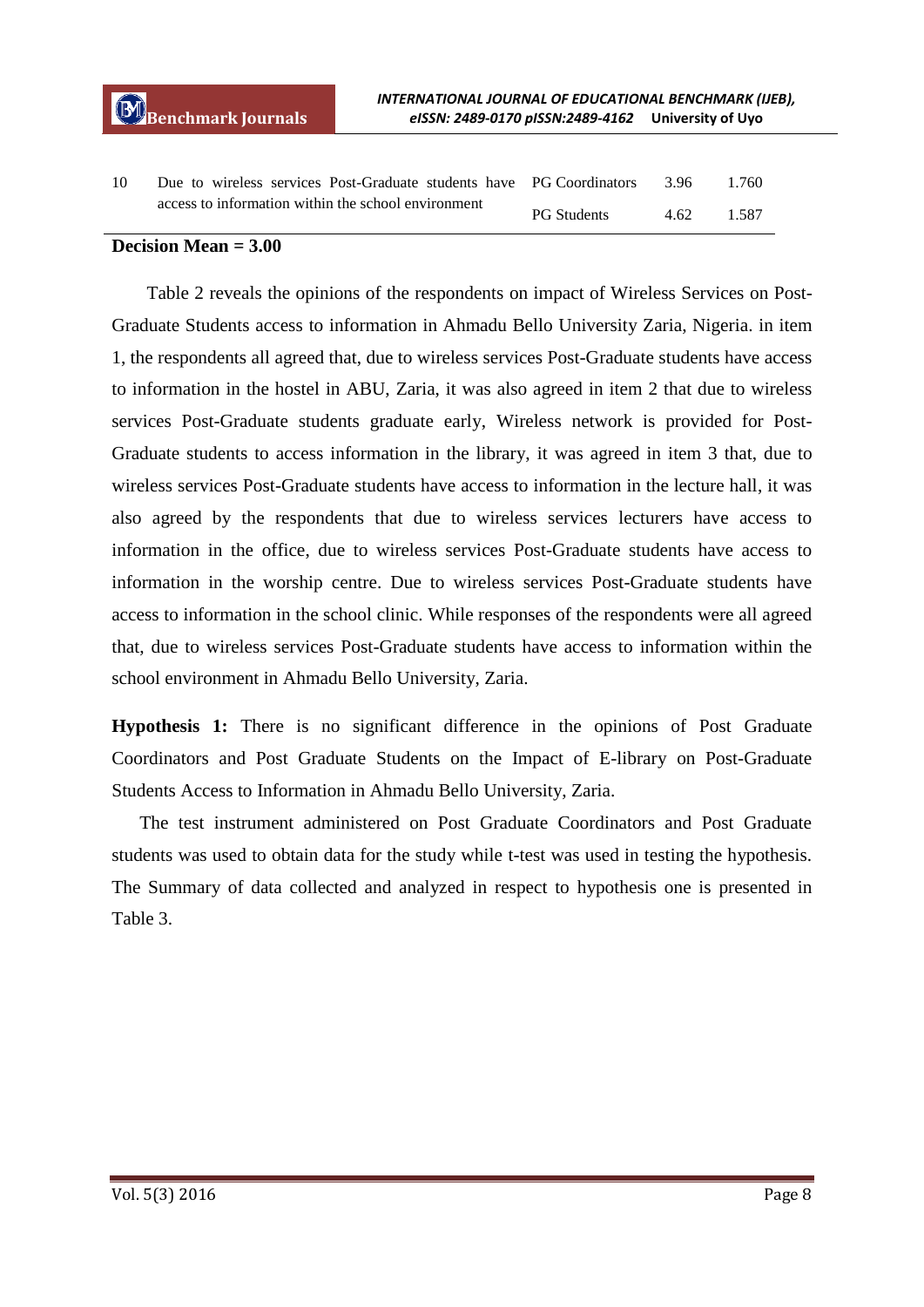| Table 3: Independent Sample t-test on the Impact of E-library on Post-Graduate |
|--------------------------------------------------------------------------------|
| <b>Students Access to Information in Ahmadu Bello University, Zaria</b>        |

| <b>Variable</b>        | N   | <b>Mean</b> | <b>SD</b> | df  | $\alpha$ | t-cal    | t-crit | Sig. | <b>Decision</b> |
|------------------------|-----|-------------|-----------|-----|----------|----------|--------|------|-----------------|
| <b>PG Coordinators</b> | 63  | 68.680      | 137.361   |     |          |          |        |      | Retained        |
|                        |     |             |           | 441 | 0.05     | $-1.798$ | 1.96   | .074 |                 |
| <b>PG Students</b>     | 379 | 135.529     | 17076.062 |     |          |          |        |      |                 |

Table 3 revealed the mean of 68.680 and standard deviation of 137.361 for PG Coordinators while PG Students have the mean of 135.529 with standard deviation of 17076.062. The t-cal is -1.798 is less than t-crit 1.96, while the p-value is .074 (P>0.005). Therefore, the null-hypothesis was retained because there was no significant difference in the opinions of PG Coordinators and PG Students on the Impact of e-library on Post-Graduate Students Access to Information in Ahmadu Bello University, Zaria.

**Hypotheses 2:** There is no significant difference in the opinions of respondents of Wireless Services on Post-Graduate Students Access to Information in Ahmadu Bello University Zaria, Nigeria. The test instrument administered on Post Graduate Coordinators and Post Graduate students was used to obtain data for the study while t-test was used in testing the hypothesis. The Summary of data collected and analyzed in respect to hypothesis two is presented in Table 4

**Table 4: Independent Sample t-test on the Impact of Wireless Services on Post-Graduate Students Access to Information in Ahmadu Bello University, Zaria**

| N   | <b>Mean</b> | <b>SD</b> | Df                | $\alpha$ | t-cal |               | Sig.           | <b>Decision</b> |
|-----|-------------|-----------|-------------------|----------|-------|---------------|----------------|-----------------|
| 63  | 16.561      | 33.122    |                   |          |       |               |                | Retained        |
|     |             |           | 441               |          |       |               | .024           |                 |
| 379 |             |           |                   |          |       |               |                |                 |
|     |             |           | 127.076 16011.638 |          |       | $0.05 -1.517$ | t-crit<br>1.08 |                 |

Table 4 revealed the mean of 68.680 and standard deviation of 137.361for PG Coordinators while PG Students have the mean of 135.529 with standard deviation of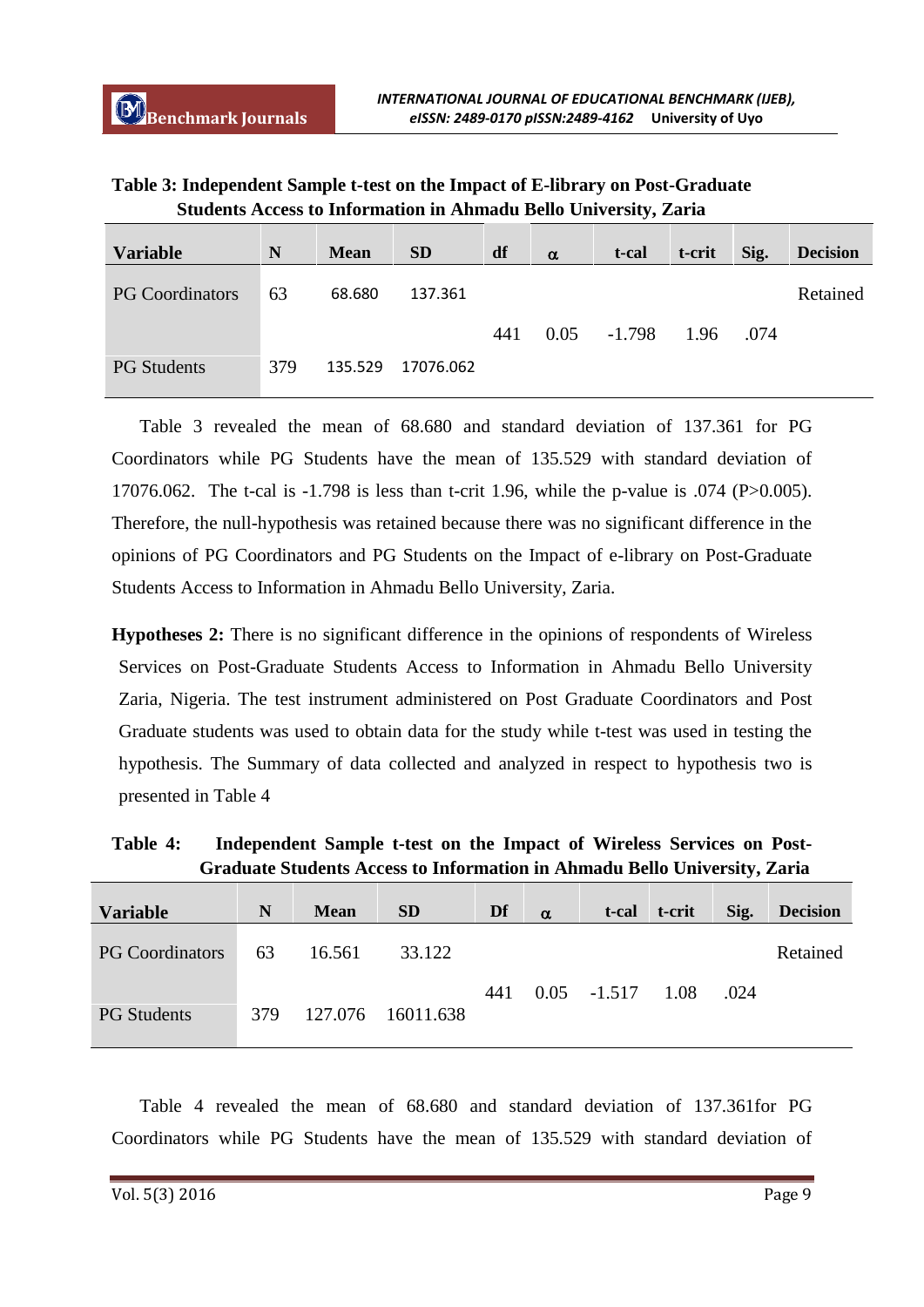17076.062. The t-cal is -1.517 is less than t-crit 1.08, while the p-value is .024 (P>0.005). Therefore, the null-hypothesis was retained because there was no significant difference in the opinions of PG Coordinators and PG Students on the Impact of wireless service on Post-Graduate Students Access to Information in Ahmadu Bello University, Zaria.

## **Summary of Major Findings**

The following are the major findings of the study:

- 1. The study shows that, e-library has impact on Post-Graduate Students access to information on their research study in Ahmadu Bello University, Zaria.
- 2. The study reveals that, Wireless Services has impact on Post-Graduate Students access to information in Ahmadu Bello University Zaria, Nigeria.

#### **Discussions of the findings**

The findings of this study showed no significant difference in the opinions of the respondents. It was found that, there is adequate provision of computers for students in the library in ABU, Zaria, there is also adequate provision of internet facilities for students in the school, Wireless network is provided for Post-Graduate students to access information in the library, there is always power electricity in Post-Graduate E-library, it was also agreed by the respondents that there is adequate seat in Post-Graduate E-library, there is adequate provision of printers in Post-Graduate e-library. This is line with Lawwanson and Gede (2011) opined that e-library is utmost importance that will enable students have access to information concerning their research studies properly. Therefore, these e-libraries must not only be provided, they must also be equipped and maintained. The opinions of the respondents on impact of Wireless Services on Post-Graduate Students access to information in Ahmadu Bello University Zaria, Nigeria. The respondents were all agreed that, due to wireless services Post-Graduate students have access to information in the hostel in ABU, Zaria, it was also found that due to wireless services Post-Graduate students graduate early, Wireless network is provided for Post-Graduate students to access information in the library. Bukar, (2013) opined that availability of wireless service guaranteed students in tertiary institution to enhance effective research and learning. Due to wireless services Post-Graduate students have access to information in the lecture hall, it was also agreed by the respondents that due to wireless services lecturers have access to information in the office, due to wireless services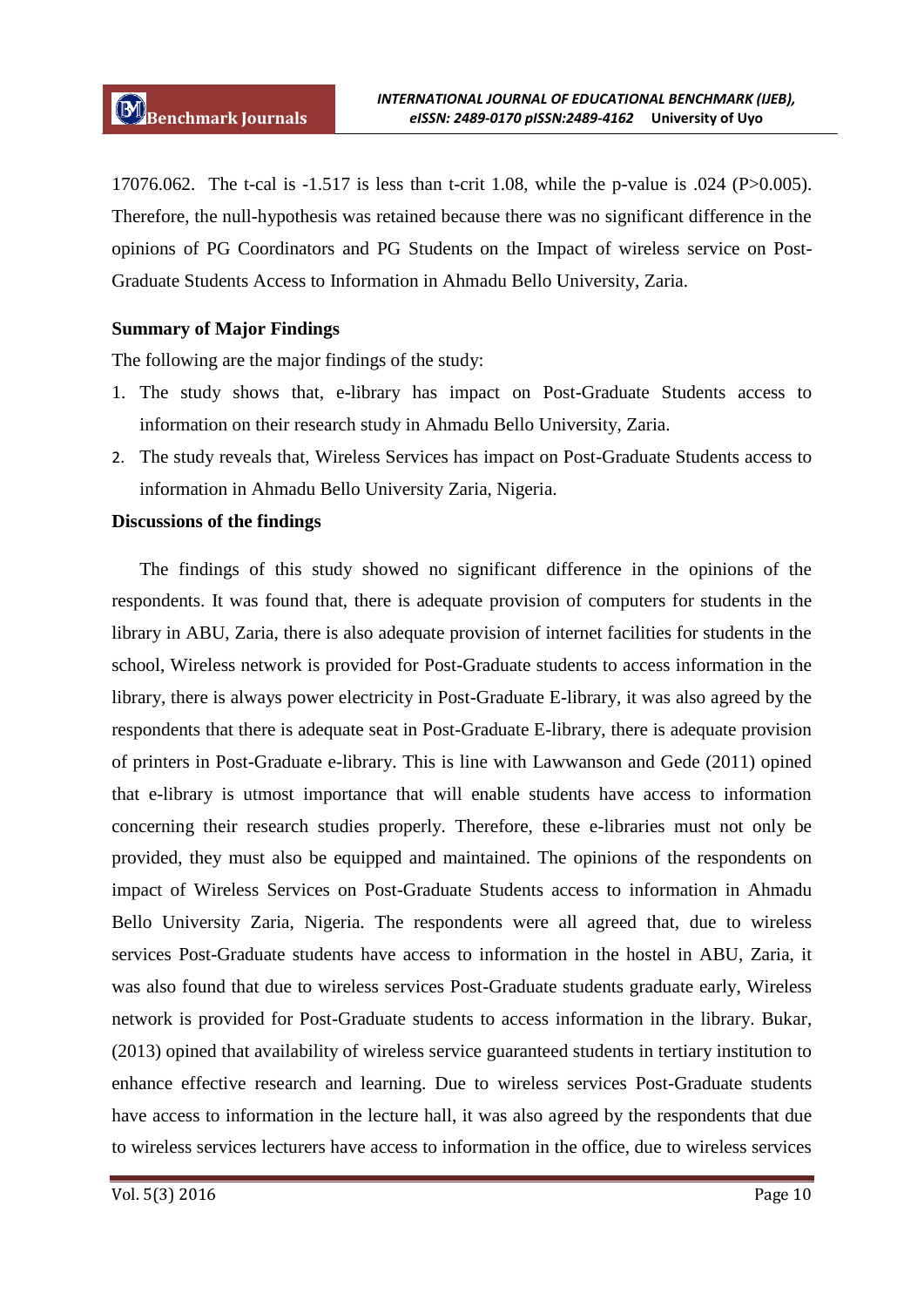Post-Graduate students have access to information in the school clinic in Ahmadu Bello University Zaria, Nigeria.

### **Conclusion**

From the findings it will be concluded that, e-library has significant impact in the lecturers/students on their access to information in Ahmadu Bello University, Zaria, Nigeria.

Wireless service has significant impact in the lecturers/students on their access to information in Ahmadu Bello University, Zaria, Nigeria.

## **Recommendations**

Sequel to the revelations and implications of this discourse, the following recommendations become imperative:

- 1. E-library facilities need to be upgraded and equipped to meet up with modern demand of ICT research in Ahmadu Bello University, Zaria, Nigeria.
- 2. It was also recommends that, the management of the institutions should recognize the impact and applicability of ICT tools to guarantee effectively administrator the learning process of the students.
- 3. There are many critical issues surrounding e-learning in tertiary education that need to be addressed in order to fulfill e-learning objectives. These include: widening access to educational opportunities; enhancing the quality of learning; and reducing the cost of tertiary education.
- 4. As this article has shown, e-learning and wireless services has grown at a rapid pace and has enhanced the overall learning and teaching experience in developed countries with less use demonstrated in developing countries, like Nigeria, due to high cost of power generation and access to ICT facilities.
- **5.** Availability of quality education at their door steps should result in increased opportunities to learning which should translate to increased earning power**.**

# **References**

- Bukar, I. P. (20103). Access and use of Information and Communications Technology (ICT) for Administrative purposes by principals of Government Secondary Schools in Nigeria. The researcher 2 (1): 43:50
- Casal, T. O. (2007). Impact of Information and Communications Technology (ICT) on the effective management of universities in south-west Nigeria *http://www.scihub. org/AJSMS. On 23 March 2016*